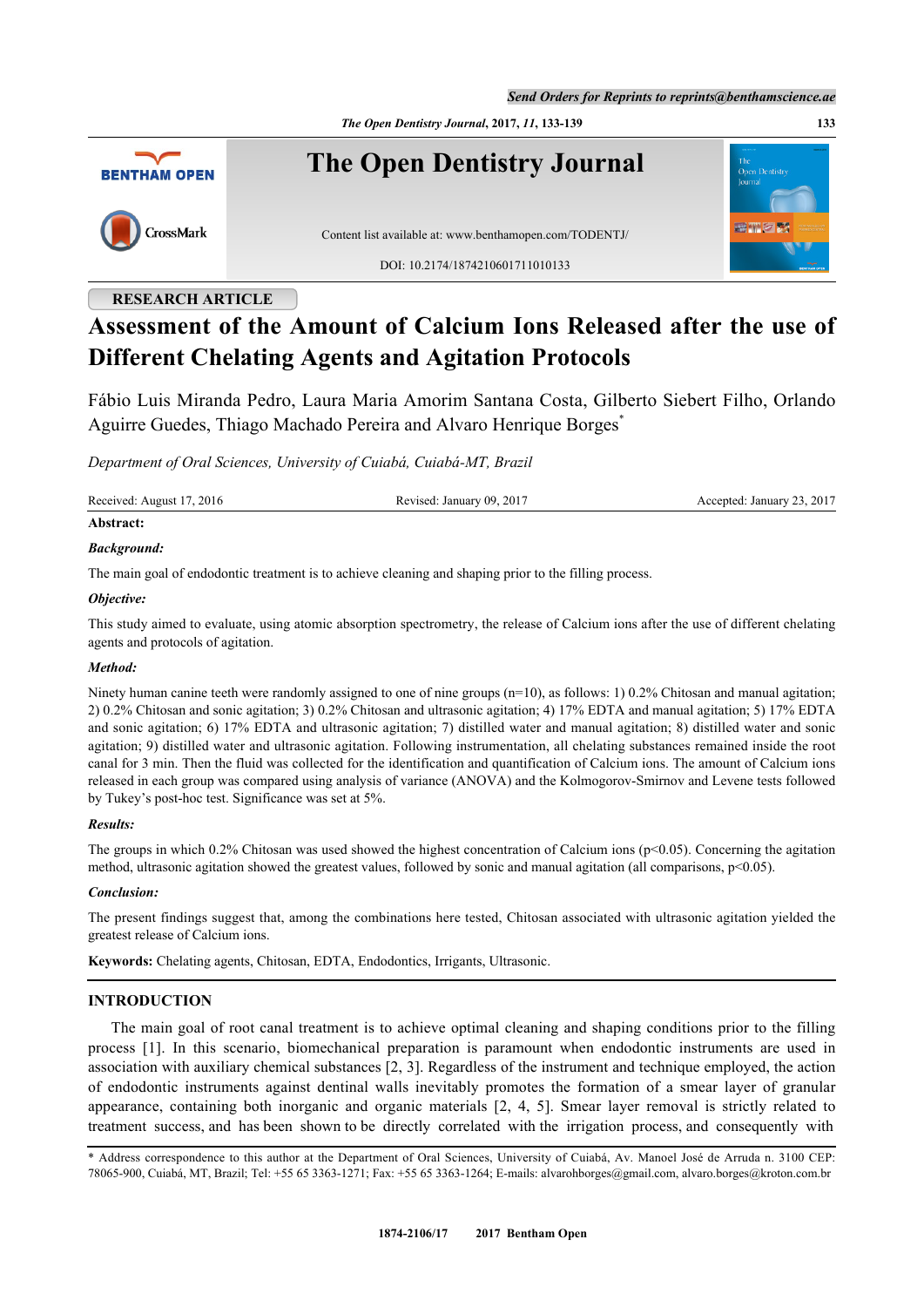neutralization of the root canal microbiota [\[4](#page-4-3), [6](#page-4-5) - [8](#page-4-6)].

Sodium hypochlorite (NaOCl) is a widely used endodontic irrigant, especially due to its antimicrobial properties and the ability to dissolve organic materials [[7\]](#page-4-7). However, it does not act on the inorganic contents of the smear layer, and therefore requires the associated use of a chelating agent [\[7](#page-4-7), [8\]](#page-4-6). Some chelating agents have the ability to bind to metallic ions of a particular molecular complex, among those agents, the use of ethylenediaminetetraacetic acid (EDTA) is a consensus [\[2](#page-4-1), [9,](#page-4-8) [10\]](#page-4-9). The reaction with Calcium ions in dentin results in Calcium chelation, with decalcification of the dentin structure[[10\]](#page-4-9). However, the combined use of irrigating and chelating solutions promotes smear layer removal and microhardness reduction and can enhance dentin erosion [\[11](#page-4-10)].

Biocompatible solutions can minimize the aggression to dental structures. In this scenario, options such as Citric acid, Lactic acid, and apple vinegar have emerged as potential substitutes for traditional chelators/EDTA [[9](#page-4-8), [12,](#page-4-11) [13\]](#page-4-12). Chitosan, for instance, is a natural polysaccharide that has been tested as an alternative material in dentistry, due to its biocompatibility, biodegradability and bioadhesion in the human body[[14\]](#page-5-0). This substance is produced through deacetylation of chitin, obtained from shrimp and crab shells [[14,](#page-5-0)[15](#page-5-1)]. In endodontics, it has been used as an intracanal medication in association with Calcium Hydroxide paste and as a chelating agent to help reduce root dentin microhardness[[3,](#page-4-2) [4,](#page-4-3) [16\]](#page-5-2).

Dentin permeability affects the action of intracanal medications and especially the filling of the root canal system [\[10](#page-4-9)]. There is controversy in the literature regarding the application time of irrigating and chelating substances [[17\]](#page-5-3). It is known that these agents are used in root canals in different ways, with or without agitation (hand files, motor-driven systems, lentullo files, sonic and ultrasonic systems), as supplementary agents to improve results [\[18](#page-5-4), [19](#page-5-5)]. Thus, the aim of this study was to assess, using atomic absorption spectrometry, the amount of Calcium ions released after the use of 0.2% Chitosan and 17% EDTA associated with different protocols of agitation.

#### **MATERIALS AND METHODOLOGY**

The study protocol was approved by the Research Ethics Committee of University of Cuiabá, Cuiabá, Brazil (CAAE 44419815000005165). Ninety extracted human maxillary canines, single-rooted, with fully formed apices and straight root canals  $(r<5)$  [[20](#page-5-6)], were used. The teeth exhibited no defects, no calcifications, no internal or external root resorption, no prosthetic crowns or dental posts, no previous root canal treatment and no aberrant canal morphology. All teeth had a single canal and a single apical foramen as evidenced by buccal and proximal radiographic examinations. Root apices were inspected under a stereoscopic microscope (Expert DN; Müller Optronic, Erfurt, Germany), and root canals were explored with a #.08 K-file (Dentsply Maillefer, Ballaigues, Switzerland). To improve standardization, only teeth measuring between 20 and 22 mm confirmed using a millimeter ruler (Dentsply Maillefer, Ballaigues, Switzerland) were included in the study. The diameter of the foramina of all teeth was standardized using a #.15 K-file (Dentsply Maillefer, Ballaigues, Switzerland). Specimens were disinfected using 2.5% NaOCl and stored in 0.1% thymol solution at 4°C until use.

Standard access cavities were made using round diamond burs (#.1011 and #.1012; KG Sorensen, Barueri, SP, Brazil) coupled to a high speed handpiece with air/water spray cooling. The apical patency of all root canals was confirmed using a #.10 K-file (Dentsply Maillefer, Ballaigues, Switzerland), and canals with a patency greater than ISO 15 were discarded. Working length was determined using a #.15 K-file (Dentsply Maillefer, Ballaigues, Switzerland), which was introduced into the root canal until its tip became visible at the apical foramen using an operating microscope (OPMI Pico; Carl Zeiss, Oberkochen, Germany). Working length was set to 1 mm short of that length.

Specimens were randomly assigned to two broad experimental groups according to the chelating solution employed (0.2% Chitosan or 17% EDTA); there was also a control group in which distilled water was used. Then, the groups were randomly assigned to three subgroups, according to the protocol of agitation (manual, sonic, and ultrasonic agitation). The final groups were as follows: 1) 0.2% Chitosan and manual agitation; 2) 0.2% Chitosan and sonic agitation; 3) 0.2% Chitosan and ultrasonic agitation; 4) 17% EDTA and manual agitation; 5) 17% EDTA and sonic agitation; 6) 17% EDTA and ultrasonic agitation; 7) distilled water and manual agitation; 8) distilled water and sonic agitation; and 9) distilled water and ultrasonic agitation.

Specimens were instrumented using a #.40.08 WaveOne Large-file (Dentsply-Maillefer, Ballaigues, Switzerland) activated by an X-Smart Plus motor (Dentsply-Maillefer, Ballaigues, Switzerland) set according to manufacturer instructions. For cervical enlargement, a #.02 LA Axxess bur (SybronEndo, Orange, CA, USA) was used, driven by Intramatic 2068 (Kavo, Joinvile, Santa Catarina, Brazil) and Intramatic 181DBN micromotors (Kavo, Joinvile, Santa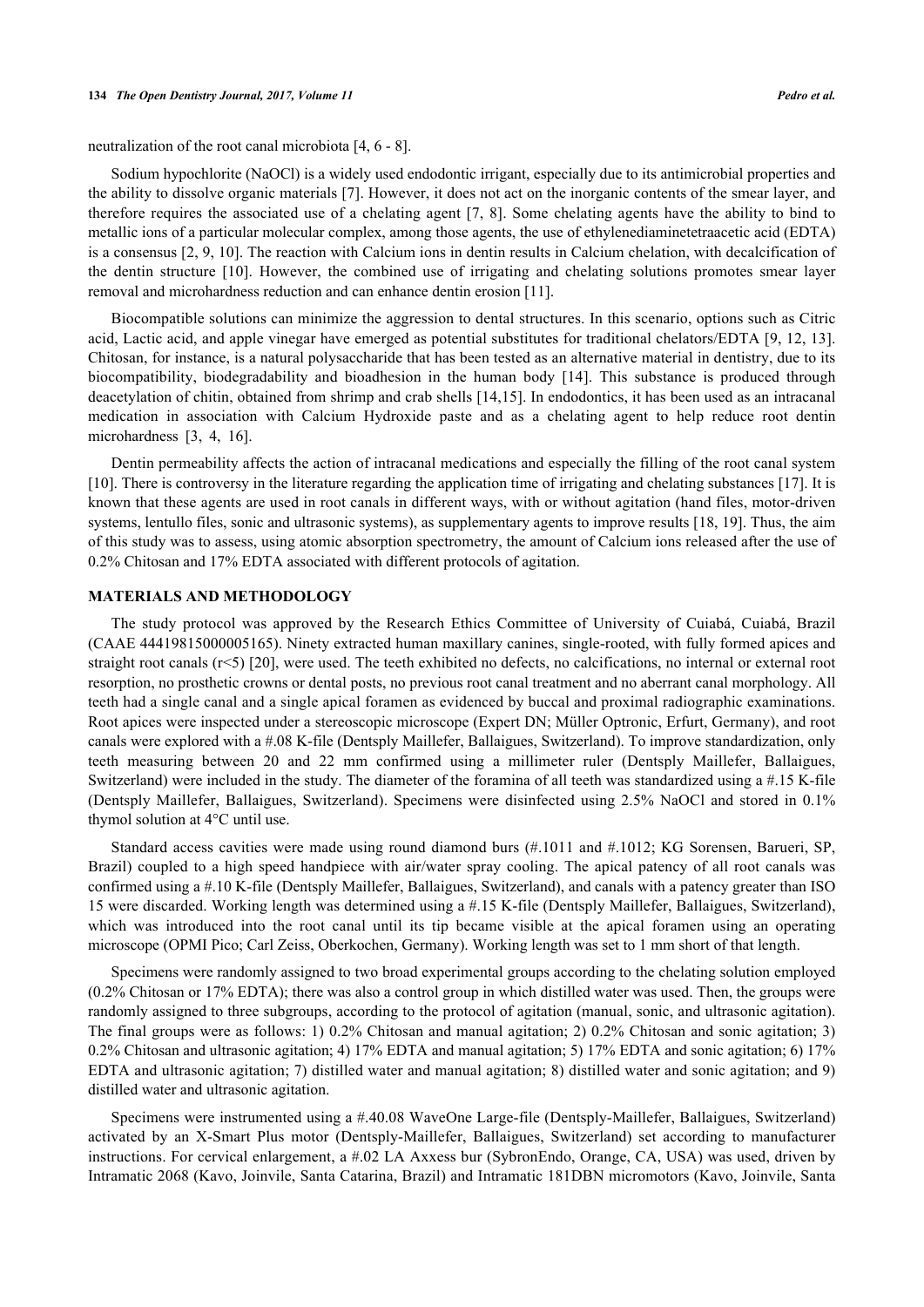Catarina, Brazil) operating at 5000 rpm. The LA Axxess bur was used until the operator felt resistance to penetrate. Final preflaring depths ranged from 12 to 14 mm. Four milliliters of 2.5% NaOCl was used as irrigant after each instrument. A NaviTip 31ga (Ultradent, South Jordan, UT, USA) irrigation needle was used which was 1 mm short of the working length. Final irrigation was performed with 3 ml of bi-distilled water. Patency was assessed using a #.10 Kfile. Each instrument was used to prepare one root canal and then discarded. All root canals were prepared by a single experienced endodontist.

Subsequently, canals were irrigated and filled with 5 ml of one of the solutions investigated: 17% EDTA (Biodinâmica, Ibiporã, PR, Brazil), 0.2% Chitosan (Naturallis, Várzea Grande, MT, Brazil), or distilled water, as a final irrigant. Then, the solutions were agitated for 3 min according to the protocol of agitation assigned (manual, sonic, or ultrasonic). In the groups subjected to sonic agitation, the EndoActivator<sup>™</sup> device (Dentsply, Tulsa Dental Specialities, USA) with a #.35/04 tip was used. The device was introduced up to 2 mm short of the working length. In the ultrasonic groups, the chelating solution was activated using a #.15 file (Satelec, Acteon, France) driven by an ultrasonic device (Piezo-Electric MTS; Multi Task Cart, Obtura Spartan, USA) at 4/10-scale power in accordance with manufacturer instructions. Finally, in the manual groups, the chelating solutions were agitated manually using a  $\#$ .40 K-file (Dentsply-Maillefer, Ballaigues, Switzerland). In all groups, following activation, root canals were washed with saline solution and dried with paper points.

Extruded debris and irrigant solutions were collected in a container fitted with a rubber stopper and individually prepared to support each tooth with its apex suspended within the container, according to the method described by Myers and Montgomery [[21](#page-5-7)]. Each specimen was attached to the rubber stopper using cyanoacrylate-based adhesive (Super Bonder; Loctite of Brazil, Henkel Ltda., São Paulo, SP, Brazil), and 1/2 Q1 sealing tape (Tigre AS, Joinville, SC, Brazil), which was used to protect the specimen rubber stopper interface. The container was vented with a 25-G needle (Injex Indústria Cirúrgica Ltda., Ourinhos, SP, Brazil) inserted through the rubber stopper to equalize pressures. Once instrumentation was completed, teeth were separated from the container. Debris adhered to the surface of the root were collected by rinsing the specimens with 1 ml of Bi-distilled water. Containers were then placed in an incubator at 70°C for 5 days for moisture evaporation before weighing the debris.

#### **Concentration of Calcium Ions (Atomic Absorption Spectrometry)**

The contents extruded from the instrumented tooth were transferred to a 100-ml Teflon tube. A mixture of 7 ml of Nitric acid (65% by volume) and 21 ml of Hydrochloric acid (37% by volume) was added to the Teflon tube and kept aside for 2 hours. After that, the tube was loosely capped and transferred to a hood provided with exhaust ventilation. The tube was placed on a heating block, heated to 80°C and kept heated for 150 min to allow the temperature to stabilize. After the reaction, the tube was cooled to room temperature, and the mixture was filtered using grade 40 paper filter (Whatman, GE, Healthcare Life Sciences, Pittsburgh, PA, USA); distilled water was added to the resulting filtrate until a volume of 50 ml was reached. A blank test was performed in parallel, using the same procedure and the same amounts of all reagents, but omitting the test specimen.

For the analysis of Calcium ion concentration, a specific pattern was determined from universal standards (Merck, Darmstadt, Germany). Micropipettes (Boeco, Germany) with adjustable volumes of 5-50 µL, 50-200 µL, and 100-1000 µL were used for the preparation of standard solutions and specimens. The standard was prepared by adding appropriate amounts of aqueous analyte stock solutions plus 1 g of material to 10-ml volumetric flasks, which were then completed with Bi-distilled water. Bi-distilled water was used for adjustment, and the washing procedure was performed in a 250 ml separatory funnel to which 50 ml of Bi-distilled water and 100 ml of a solution of  $1.0\%$  (v/v) Nitric acid were added; the resulting mixture was heated to 70°C. Then the separatory funnel was shaken vigorously for 5 min, and the extraction procedure was repeated until no analytes were detected in the specimen using the flame atomic absorption spectrometer (Varian Ind. Com. Ltda., São Paulo, SP, Brazil). Analytical curves were prepared in the concentration range of 0.0-0.8 mg L−1, using Bi-distilled water as medium. The reading parameter for Calcium was determined considering the electric current, wavelength, and slit aperture of the device.

The amounts of Calcium ions released in the different groups were compared using analysis of variance (ANOVA) and the Kolmogorov-Smirnov and Levene tests followed by Tukey's post-hoc test. Significance was set at p<0.05. Statistical analyses were performed using the Statistical Package for the Social Sciences (SPSS) version 18.0 for Windows (SPSS Inc., Chicago, IL, USA).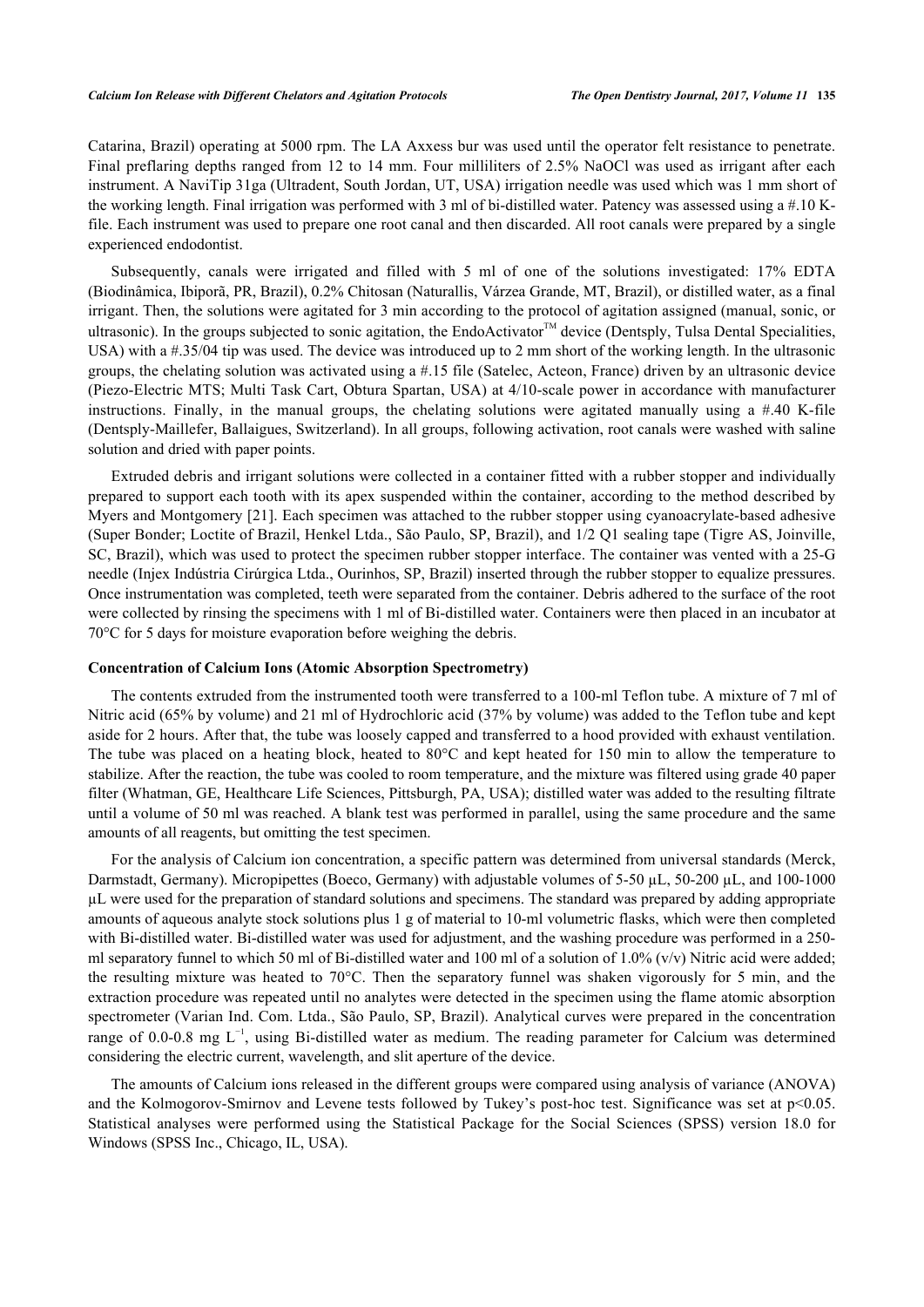## **RESULTS**

Considering the chelating agents tested, 0.2% Chitosan showed the highest amount of Calcium ions released  $(168.38 \pm 6.52)$ , 17% EDTA showed intermediate results  $(58.59 \pm 26.20)$ , and distilled water showed the lowest values  $(2.52 \pm 0.86)$ . Differences were significant across all three groups ( $P \le 0.05$ ).

Table **[1](#page-3-0)** shows the results obtained with the different protocols of agitation combined with different chelating agents. Considering the different protocols of agitation tested, ultrasonic agitation yielded the highest results, followed by sonic agitation and manual agitation, respectively (all comparisons, *P*<0.05). Within each agitation group, association with 0.2% Chitosan always showed significantly higher values (*P*<0.05).

| Chelating agent                                          |  |                               |                    |
|----------------------------------------------------------|--|-------------------------------|--------------------|
| <b>17% EDTA</b><br>0.2% Chitosan                         |  | <b>Distilled water</b>        | Agitation protocol |
| $25.10 \pm 3.15^{\text{Ac}}$<br>$161.96 \pm 2.18^{Ab}$   |  | $1.52 \pm 0.07^{\text{Aa}}$   | Manual             |
| $166.94 \pm 2.19^{Bb}$<br>$64.95 \pm 2.74$ <sup>Bc</sup> |  | $2.55 \pm 0.35^{Ba}$          | Sonic              |
| $176.24 \pm 2.80^{\rm cb}$<br>$85.74 \pm 3.45^{\circ}$   |  | $3.49 \pm 0.13$ <sup>Ca</sup> |                    |
|                                                          |  | .                             | <b>Ultrasonic</b>  |

<span id="page-3-0"></span>**Table 1. Amount of Calcium Ions released (in mg/L) according to agitation protocol and chelating agent employed.**

Data presented as means  $\pm$  standard deviation.

\* Different upper-case letters indicate statistically significant differences (*P*<0.05) within columns.

\* Different lower-case letters indicate statistically significant differences (*P*<0.05) within rows.

#### **DISCUSSION**

Several advances in dentistry originate from scientific developments in the biomaterials sector, particularly with the release of materials for use in dental practice [[22\]](#page-5-8). In the present study, the decalcification properties of two chelators were evaluated when associated with different protocols of agitation. Chelating agents play an important role in the process of removing smear layer, as they increase dentin permeability [[23](#page-5-9), [24\]](#page-5-10). We assessed the effectiveness of two chelating substances (0.2% Chitosan and 17% EDTA) based on the amount of Calcium ions released, using atomic absorption spectrometry. This tool allowed to quantify the concentration of Calcium ions present in the substance after irrigation, as previously used by other authors [[12\]](#page-4-11).

The Calcium ions present in the dentin are released when in contact with chelating agents [[2,](#page-4-1) [23](#page-5-9)]. Smear layer removal by 17% EDTA combined with 5% NaOCl [\[2](#page-4-1)] is known to reduce root dentin microhardness, thus facilitating instrumentation [[3\]](#page-4-2). However, EDTA has an erosive effect on dentin and attacks periapical tissues; in addition, it is considered a pollutant [[24\]](#page-5-10).

In the present study, 0.2% Chitosan was associated with the highest amounts of Calcium ions released, followed by 17% EDTA and distilled water, respectively (all *P*<0.05). EDTA and Chitosan are known to act on root dentin demineralization, which is in line with the results of the present study [\[25](#page-5-11)]. Concerning the application time of chelating agents, the use of solutions for more than 5 min has been shown not to have an effect on their ability to remove Calcium [[26\]](#page-5-12). Solutions applied for 3 min, in turn, have proved effective in removing smear layer and smear plug, with minimal erosive effect [[24\]](#page-5-10).

Chitosan presents some other advantages over EDTA: it is biocompatible, biodegradable, bioadhesive, and atoxic [[27](#page-5-13)]. It could be used as a final irrigant, as it may act as both a chelating agent and an antibiofilm agent [[28](#page-5-14)]. In addition, 0.2% Chitosan is efficient in removing smear layer from the middle and apical thirds of root canals (demineralization capacity) [\[25\]](#page-5-11). Another major advantage of Chitosan is its ability to control the release of Calcium ions from Calcium Hydroxide when used as a vehicle, for up to 30 days [\[16](#page-5-2)]. Finally, it has the capacity to remineralize the dentin, allowing for the investigation of new types of therapies [\[29](#page-5-15)].

Regarding the other variable analyzed in this study, namely, mechanical agitation of chelating substances, ultrasonic agitation showed the highest amount of Calcium ions released in the spectrometric analysis. This result is closely related to the intensity of the movement produced inside the root canal, as suggested by some previous studies [3, 30, [31](#page-4-2)[\].](#page-5-16) [The](#page-5-17) mechanisms of ultrasonic agitation are related to acoustic microstreaming and Hydrodynamic cavitation, which result in formation and implosion of vapor bubbles; sonic activation, in turn, cannot promote cavitation as a result of the low oscillation speed [\[32](#page-5-18), [33](#page-5-19)].

Lui, *et al.* [\[34](#page-6-0)] described the use of ultrasonic irrigation following instrumentation/during the final irrigation and found that ultrasonics improved smear layer removal, which corroborates the findings of this study. The protocols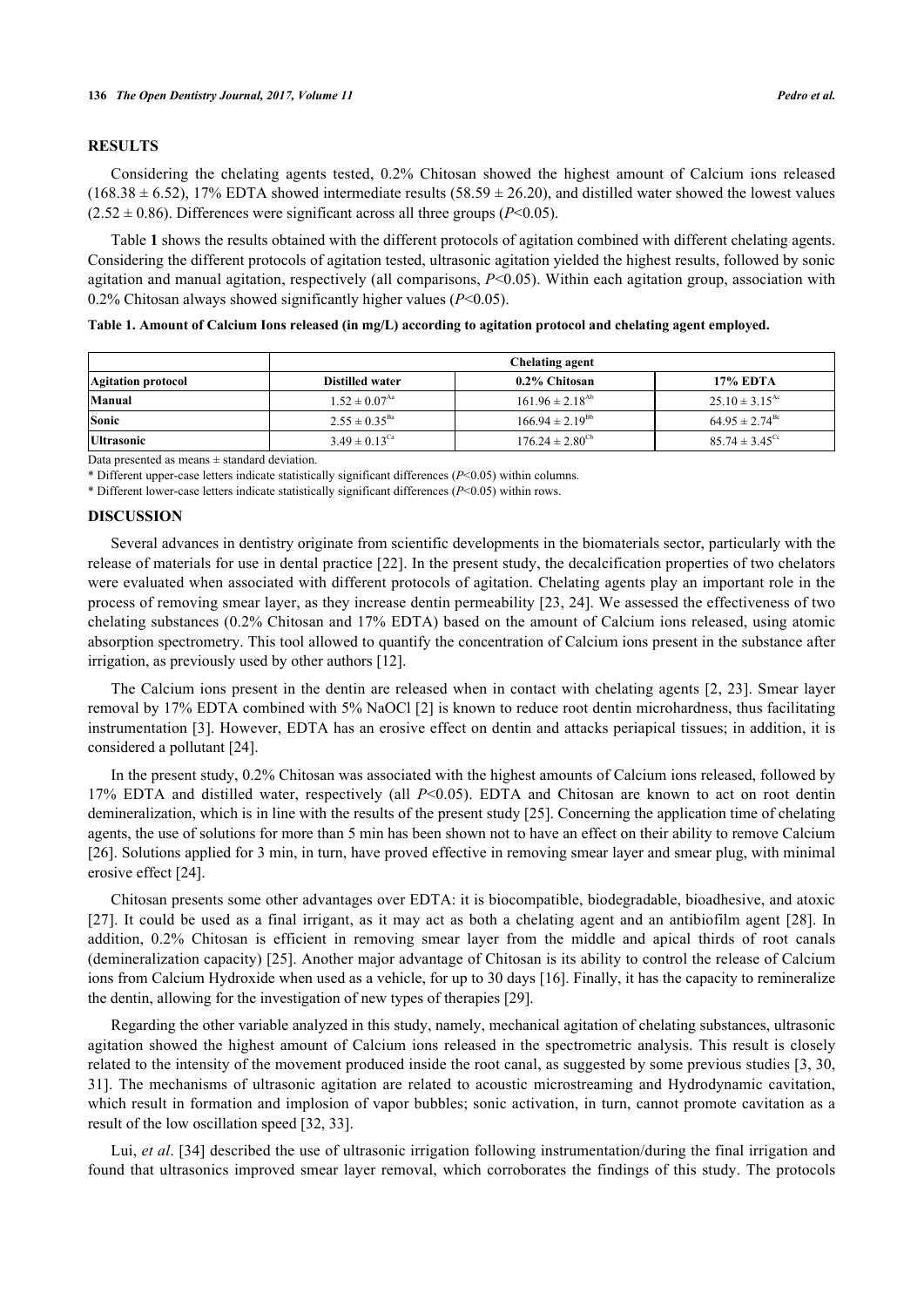employed by the two studies are different, especially with regard to application time: whereas Lui *et al.* used 1 min of ultrasonic irrigation with 17% EDTA and obtained clean, smear-free dentinal walls [[34](#page-6-0)], in this study we used 0.2% Chitosan and 17% EDTA for 3 min. Nevertheless, the results obtained were similar. It seems that the ultrasonic technique alone or combined with NaOCl is unable to obtain good results [[35](#page-6-1)]. Conversely, some chelators can have their ability to remove smear layer enhanced by ultrasonic devices [\[34](#page-6-0)]. Considering the satisfactory results obtained in this study with 0.2% Chitosan combined with ultrasonic agitation, and the superior characteristics of this biopolymer [\[2](#page-4-1), [3,](#page-4-2) [12,](#page-4-11) [24](#page-5-10)], further studies (especially with a focus on cytotoxicity and genotoxicity) are important to investigate the use of this substance as an irrigating agent.

# **CONCLUSION**

Considering the experimental conditions of this study, 0.2% Chitosan combined with ultrasonic agitation yielded the highest amounts of Calcium ions released.

# **CONFLICT OF INTEREST**

The authors confirm that this article content has no conflict of interest.

#### **ACKNOWLEDGEMENTS**

Declared none.

## **REFERENCES**

- <span id="page-4-0"></span>[1] Schäfer E, Lohmann D. Efficiency of rotary nickel-titanium FlexMaster instruments compared with stainless steel hand K-Flexo file Part 2. Cleaning effectiveness and instrumentation results in severely curved root canals of extracted teeth. Int Endod J 2002; 35(6): 514-21. [\[http://dx.doi.org/10.1046/j.1365-2591.2002.00515.x\]](http://dx.doi.org/10.1046/j.1365-2591.2002.00515.x) [PMID: [12190908](http://www.ncbi.nlm.nih.gov/pubmed/12190908)]
- <span id="page-4-1"></span>[2] Khedmat S, Shokouhinejad N. Comparison of the efficacy of three chelating agents in smear layer removal. J Endod 2008; 34(5): 599-602. [\[http://dx.doi.org/10.1016/j.joen.2008.02.023\]](http://dx.doi.org/10.1016/j.joen.2008.02.023) [PMID: [18436043](http://www.ncbi.nlm.nih.gov/pubmed/18436043)]
- <span id="page-4-2"></span>[3] Pimenta JA, Zaparolli D, Pécora JD, Cruz-Filho AM. Chitosan: effect of a new chelating agent on the microhardness of root dentin. Braz Dent J 2012; 23(3): 212-7. [\[http://dx.doi.org/10.1590/S0103-64402012000300005\]](http://dx.doi.org/10.1590/S0103-64402012000300005) [PMID: [22814688](http://www.ncbi.nlm.nih.gov/pubmed/22814688)]
- <span id="page-4-3"></span>[4] Pintor AV, Dos Santos MR, Ferreira DM, Barcelos R, Primo LG, Maia LC. Does smear layer removal influence root canal therapy outcome? A systematic review. J Clin Pediatr Dent 2016; 40(1): 1-7. [\[http://dx.doi.org/10.17796/1053-4628-40.1.1](http://dx.doi.org/10.17796/1053-4628-40.1.1)] [PMID: [26696099\]](http://www.ncbi.nlm.nih.gov/pubmed/26696099)
- <span id="page-4-4"></span>[5] Kokkas AB, Boutsioukis ACh, Vassiliadis LP, Stavrianos CK. The influence of the smear layer on dentinal tubule penetration depth by three different root canal sealers: an *in vitro* study. J Endod 2004; 30(2): 100-2. [\[http://dx.doi.org/10.1097/00004770-200402000-00009](http://dx.doi.org/10.1097/00004770-200402000-00009)] [PMID: [14977306\]](http://www.ncbi.nlm.nih.gov/pubmed/14977306)
- <span id="page-4-5"></span>[6] Nischith KG, Srikumar GP, Razvi S, Chandra RV. Effect of smear layer on the apical seal of endodontically treated teeth: An *ex vivo* study. J Contemp Dent Pract 2012; 13(1): 23-6. [\[http://dx.doi.org/10.5005/jp-journals-10024-1090\]](http://dx.doi.org/10.5005/jp-journals-10024-1090) [PMID: [22430689](http://www.ncbi.nlm.nih.gov/pubmed/22430689)]
- <span id="page-4-7"></span>[7] Ruiz-Linares M, Aguado-Pérez B, Baca P, Arias-Moliz MT, Ferrer-Luque CM. Efficacy of antimicrobial solutions against polymicrobial root canal biofilm. Int Endod J 2017; 50(1): 77-83. [\[http://dx.doi.org/10.1111/iej.12598\]](http://dx.doi.org/10.1111/iej.12598) [PMID: [26660494](http://www.ncbi.nlm.nih.gov/pubmed/26660494)]
- <span id="page-4-6"></span>[8] Tartari T, Oda DF, Zancan RF, *et al.* Mixture of alkaline tetrasodium EDTA with sodium hypochlorite promotes *in vitro* smear layer removal and organic matter dissolution during biomechanical preparation. Int Endod J 2017; 50(1): 106-14. [\[http://dx.doi.org/10.1111/iej.12595\]](http://dx.doi.org/10.1111/iej.12595) [PMID: [26660099](http://www.ncbi.nlm.nih.gov/pubmed/26660099)]
- <span id="page-4-8"></span>[9] Haznedaroğlu F. Efficacy of various concentrations of Citric acid at different pH values for smear layer removal. Oral Surg Oral Med Oral Pathol Oral Radiol Endod 2003; 96(3): 340-4. [\[http://dx.doi.org/10.1016/S1079-2104\(03\)00164-1\]](http://dx.doi.org/10.1016/S1079-2104(03)00164-1) [PMID: [12973291](http://www.ncbi.nlm.nih.gov/pubmed/12973291)]
- <span id="page-4-9"></span>[10] Violich DR, Chandler NP. The smear layer in endodontics: A review. Int Endod J 2010; 43(1): 2-15. [\[http://dx.doi.org/10.1111/j.1365-2591.2009.01627.x\]](http://dx.doi.org/10.1111/j.1365-2591.2009.01627.x) [PMID: [20002799](http://www.ncbi.nlm.nih.gov/pubmed/20002799)]
- <span id="page-4-10"></span>[11] Cruz-Filho AM, Sousa-Neto MD, Savioli RN, Silva RG, Vansan LP, Pécora JD. Effect of chelating solutions on the microhardness of root canal lumen dentin. J Endod 2011; 37(3): 358-62. [\[http://dx.doi.org/10.1016/j.joen.2010.12.001\]](http://dx.doi.org/10.1016/j.joen.2010.12.001) [PMID: [21329821](http://www.ncbi.nlm.nih.gov/pubmed/21329821)]
- <span id="page-4-11"></span>[12] Spanó JC, Silva RG, Guedes DF, Sousa-Neto MD, Estrela C, Pécora JD. Atomic absorption spectrometry and scanning electron microscopy evaluation of concentration of Calcium ions and smear layer removal with root canal chelators. J Endod 2009; 35(5): 727-30. [\[http://dx.doi.org/10.1016/j.joen.2009.02.008\]](http://dx.doi.org/10.1016/j.joen.2009.02.008) [PMID: [19410093](http://www.ncbi.nlm.nih.gov/pubmed/19410093)]
- <span id="page-4-12"></span>[13] Prado M, Gusman H, Gomes BP, Simão RA. Scanning electron microscopic investigation of the effectiveness of Phosphoric acid in smear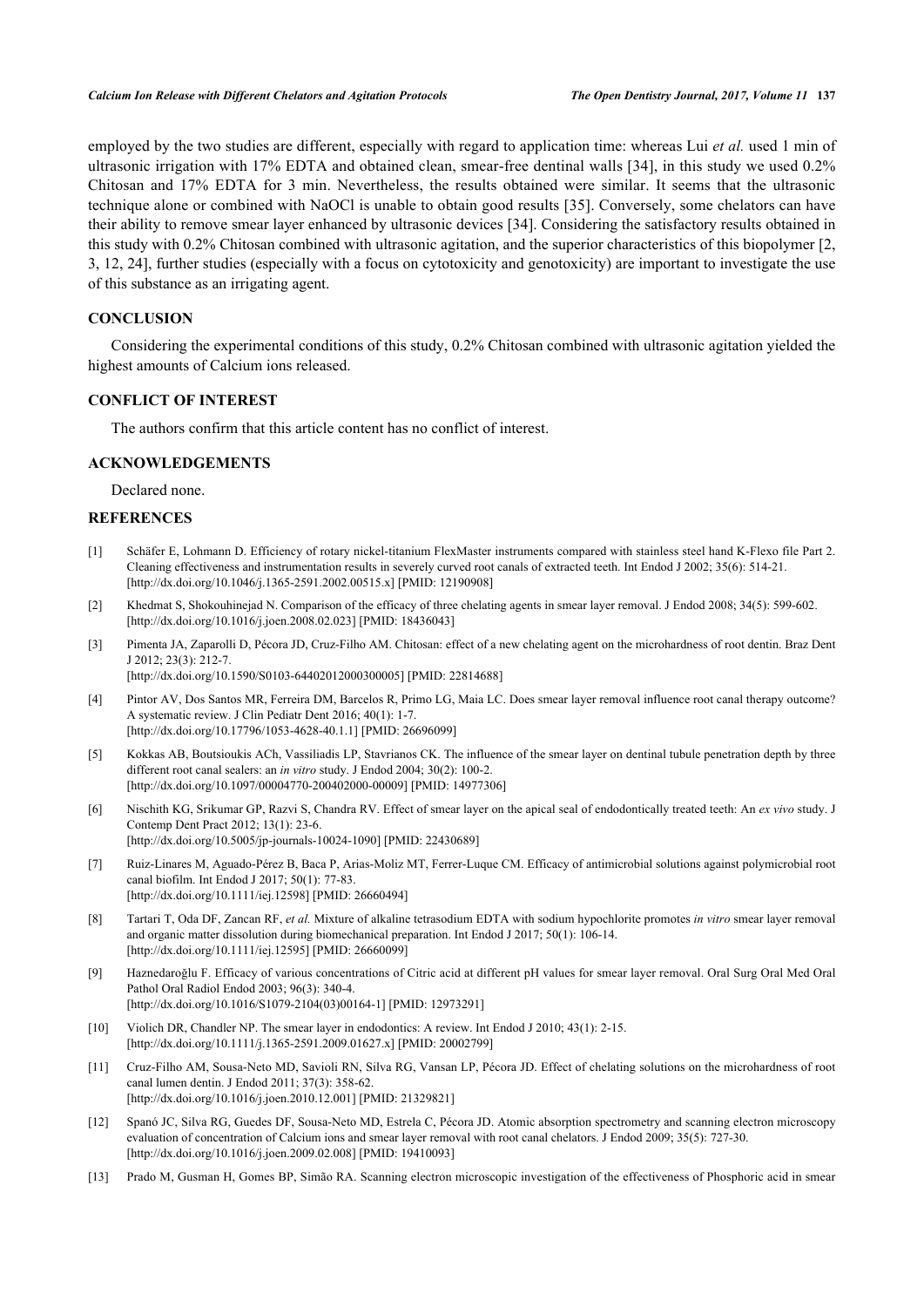layer removal when compared with EDTA and Citric acid. J Endod 2011; 37(2): 255-8. [\[http://dx.doi.org/10.1016/j.joen.2010.11.011\]](http://dx.doi.org/10.1016/j.joen.2010.11.011) [PMID: [21238813](http://www.ncbi.nlm.nih.gov/pubmed/21238813)]

- <span id="page-5-0"></span>[14] Kurita K. Chitin and Chitosan: functional biopolymers from marine crustaceans. Mar Biotechnol 2006; 8(3): 203-26. [\[http://dx.doi.org/10.1007/s10126-005-0097-5\]](http://dx.doi.org/10.1007/s10126-005-0097-5) [PMID: [16532368](http://www.ncbi.nlm.nih.gov/pubmed/16532368)]
- <span id="page-5-1"></span>[15] Park JS, Choi SH, Moon IS, Cho KS, Chai JK, Kim CK. Eight-week histological analysis on the effect of Chitosan on surgically created onewall intrabony defects in beagle dogs. J Clin Periodontol 2003; 30(5): 443-53. [\[http://dx.doi.org/10.1034/j.1600-051X.2003.10283.x](http://dx.doi.org/10.1034/j.1600-051X.2003.10283.x)] [PMID: [12716338](http://www.ncbi.nlm.nih.gov/pubmed/12716338)]
- <span id="page-5-2"></span>[16] Ballal NV, Shavi GV, Kumar R, Kundabala M, Bhat KS. *In vitro* sustained release of Calcium ions and pH maintenance from different vehicles containing Calcium hydroxide. J Endod 2010; 36(5): 862-6. [\[http://dx.doi.org/10.1016/j.joen.2009.12.021\]](http://dx.doi.org/10.1016/j.joen.2009.12.021) [PMID: [20416434](http://www.ncbi.nlm.nih.gov/pubmed/20416434)]
- <span id="page-5-3"></span>[17] Teixeira CS, Felippe MC, Felippe WT. The effect of application time of EDTA and NaOCl on intracanal smear layer removal: an SEM analysis. Int Endod J 2005; 38(5): 285-90. [\[http://dx.doi.org/10.1111/j.1365-2591.2005.00930.x\]](http://dx.doi.org/10.1111/j.1365-2591.2005.00930.x) [PMID: [15876291](http://www.ncbi.nlm.nih.gov/pubmed/15876291)]
- <span id="page-5-4"></span>[18] Klyn SL, Kirkpatrick TC, Rutledge RE. *In vitro* comparisons of debris removal of the EndoActivator system, the F file, ultrasonic irrigation, and NaOCl irrigation alone after hand-rotary instrumentation in human mandibular molars. J Endod 2010; 36(8): 1367-71. [\[http://dx.doi.org/10.1016/j.joen.2010.03.022\]](http://dx.doi.org/10.1016/j.joen.2010.03.022) [PMID: [20647098](http://www.ncbi.nlm.nih.gov/pubmed/20647098)]
- <span id="page-5-5"></span>[19] Paragliola R, Franco V, Fabiani C, *et al.* Final rinse optimization: influence of different agitation protocols. J Endod 2010; 36(2): 282-5. [\[http://dx.doi.org/10.1016/j.joen.2009.10.004\]](http://dx.doi.org/10.1016/j.joen.2009.10.004) [PMID: [20113791](http://www.ncbi.nlm.nih.gov/pubmed/20113791)]
- <span id="page-5-6"></span>[20] Schneider SW. A comparison of canal preparations in straight and curved root canals. Oral Surg Oral Med Oral Pathol 1971; 32(2): 271-5. [\[http://dx.doi.org/10.1016/0030-4220\(71\)90230-1](http://dx.doi.org/10.1016/0030-4220(71)90230-1)] [PMID: [5284110](http://www.ncbi.nlm.nih.gov/pubmed/5284110)]
- <span id="page-5-7"></span>[21] Myers GL, Montgomery S. A comparison of weights of debris extruded apically by conventional filing and Canal Master techniques. J Endod 1991; 17(6): 275-9.

[\[http://dx.doi.org/10.1016/S0099-2399\(06\)81866-2\]](http://dx.doi.org/10.1016/S0099-2399(06)81866-2) [PMID: [1940753](http://www.ncbi.nlm.nih.gov/pubmed/1940753)]

- <span id="page-5-8"></span>[22] Wu Y, Hu Y, Cai J, Ma S, Wang X. Coagulation property of Hyaluronic acid-collagen/Chitosan complex film. J Mater Sci Mater Med 2008; 19(12): 3621-9. [\[http://dx.doi.org/10.1007/s10856-008-3477-3\]](http://dx.doi.org/10.1007/s10856-008-3477-3) [PMID: [18642062](http://www.ncbi.nlm.nih.gov/pubmed/18642062)]
- <span id="page-5-9"></span>[23] Shahravan A, Haghdoost AA, Adl A, Rahimi H, Shadifar F. Effect of smear layer on sealing ability of canal obturation: A systematic review and meta-analysis. J Endod 2007; 33(2): 96-105. [\[http://dx.doi.org/10.1016/j.joen.2006.10.007\]](http://dx.doi.org/10.1016/j.joen.2006.10.007) [PMID: [17258623](http://www.ncbi.nlm.nih.gov/pubmed/17258623)]
- <span id="page-5-10"></span>[24] Silva PV, Guedes DF, Pécora JD, da Cruz-Filho AM. Time-dependent effects of Chitosan on dentin structures. Braz Dent J 2012; 23(4): 357-61.

[\[http://dx.doi.org/10.1590/S0103-64402012000400008\]](http://dx.doi.org/10.1590/S0103-64402012000400008) [PMID: [23207849](http://www.ncbi.nlm.nih.gov/pubmed/23207849)]

- <span id="page-5-11"></span>[25] Silva PV, Guedes DF, Nakadi FV, Pécora JD, Cruz-Filho AM. Chitosan: A new solution for removal of smear layer after root canal instrumentation. Int Endod J 2013; 46(4): 332-8. [\[http://dx.doi.org/10.1111/j.1365-2591.2012.02119.x\]](http://dx.doi.org/10.1111/j.1365-2591.2012.02119.x) [PMID: [22970844](http://www.ncbi.nlm.nih.gov/pubmed/22970844)]
- <span id="page-5-12"></span>[26] Machado-Silveiro LF, González-López S, González-Rodríguez MP. Decalcification of root canal dentine by Citric acid, EDTA and Sodium citrate. Int Endod J 2004; 37(6): 365-9. [\[http://dx.doi.org/10.1111/j.1365-2591.2004.00813.x\]](http://dx.doi.org/10.1111/j.1365-2591.2004.00813.x) [PMID: [15186242](http://www.ncbi.nlm.nih.gov/pubmed/15186242)]
- <span id="page-5-13"></span>[27] Kurita K. Chemistry and application of chitin and Chitosan. Polym Degrad Stabil 1998; 59(1-3): 117-20. [\[http://dx.doi.org/10.1016/S0141-3910\(97\)00160-2\]](http://dx.doi.org/10.1016/S0141-3910(97)00160-2)
- <span id="page-5-14"></span>[28] Del Carpio-Perochena A, Bramante CM, Duarte MA, de Moura MR, Aouada FA, Kishen A. Chelating and antibacterial properties of Chitosan nanoparticles on dentin. Restor Dent Endod 2015; 40(3): 195-201. [\[http://dx.doi.org/10.5395/rde.2015.40.3.195](http://dx.doi.org/10.5395/rde.2015.40.3.195)] [PMID: [26295022\]](http://www.ncbi.nlm.nih.gov/pubmed/26295022)
- <span id="page-5-15"></span>[29] Xu Z, Neoh KG, Lin CC, Kishen A. Biomimetic deposition of Calcium phosphate minerals on the surface of partially demineralized dentine modified with phosphorylated Chitosan. J Biomed Mater Res B Appl Biomater 2011; 98(1): 150-9. [\[http://dx.doi.org/10.1002/jbm.b.31844](http://dx.doi.org/10.1002/jbm.b.31844)] [PMID: [21538842\]](http://www.ncbi.nlm.nih.gov/pubmed/21538842)
- <span id="page-5-16"></span>[30] Rödig T, Döllmann S, Konietschke F, Drebenstedt S, Hülsmann M. Effectiveness of different irrigant agitation techniques on debris and smear layer removal in curved root canals: A scanning electron microscopy study. J Endod 2010; 36(12): 1983-7. [\[http://dx.doi.org/10.1016/j.joen.2010.08.056\]](http://dx.doi.org/10.1016/j.joen.2010.08.056) [PMID: [21092817](http://www.ncbi.nlm.nih.gov/pubmed/21092817)]
- <span id="page-5-17"></span>[31] Kanter V, Weldon E, Nair U, *et al.* A quantitative and qualitative analysis of ultrasonic *vs*. sonic endodontic systems on canal cleanliness and obturation. Oral Surg Oral Med Oral Pathol Oral Radiol Endod 2011; 112(6): 809-13. [\[http://dx.doi.org/10.1016/j.tripleo.2011.06.002\]](http://dx.doi.org/10.1016/j.tripleo.2011.06.002) [PMID: [21906970](http://www.ncbi.nlm.nih.gov/pubmed/21906970)]
- <span id="page-5-18"></span>[32] Klyn SL, Kirkpatrick TC, Rutledge RE. *In vitro* comparisons of debris removal of the Endo Activator system, the F file, ultrasonic irrigation, and NaOCl irrigation alone after hand-rotary instrumentation in human mandibular molars. J Endod 2010; 36(8): 1367-71. [\[http://dx.doi.org/10.1016/j.joen.2010.03.022\]](http://dx.doi.org/10.1016/j.joen.2010.03.022) [PMID: [20647098](http://www.ncbi.nlm.nih.gov/pubmed/20647098)]
- <span id="page-5-19"></span>[33] Jiang LM, Verhaagen B, Versluis M, van der Sluis LW. Evaluation of a sonic device designed to activate irrigant in the root canal. J Endod 2010; 36(1): 143-6.